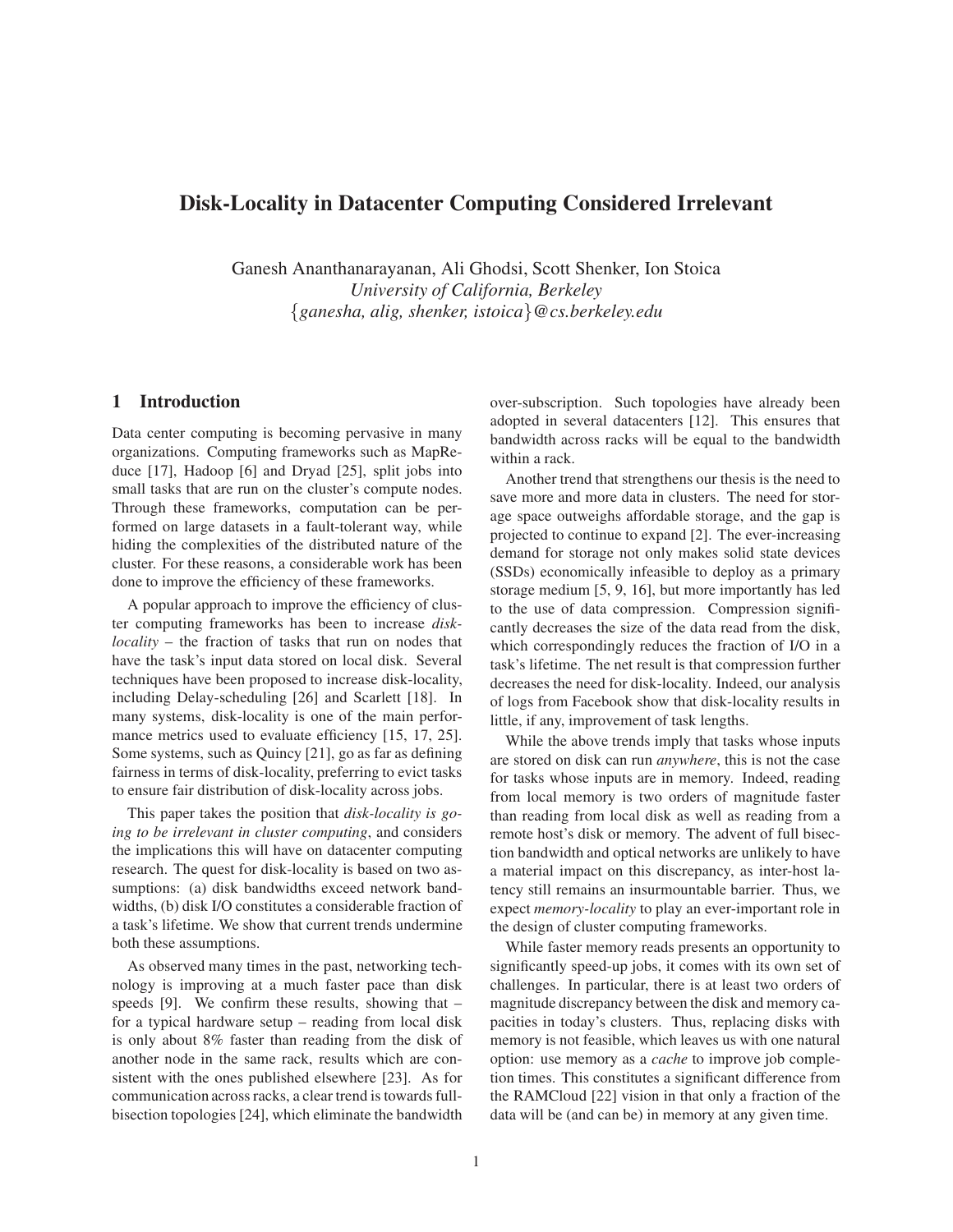

Figure 1: Comparison of disk and memory read bandwidths locally and across the network from microbenchmark experiments.

In-memory caching however does not come without challenges. First, memory is not large enough to fit the inputs of all jobs. In our Facebook traces, the aggregate size of job inputs is an order of magnitude more than the available memory. Second, as many as 75% of blocks are accessed only once, which reduces the effectiveness of caching. Finally, to ensure good performance, we would need to cache all of the job's inputs. Even if a single task reads its input from the disk, it may become an outlier, which prolongs the job completion time.

Surprisingly, despite these challenges, we show that as many as 64% of all jobs achieve memory locality for *all* their tasks when using the LFU replacement policy. This is in large part due to the heavy-tailed nature of the workload, *i.e.,* the majority of jobs access only a small fraction of the blocks. Even more surprisingly, the inputs of the vast majority (96%) of active jobs *can* fit into a fraction of the cluster's total memory. This suggests there is a large potential for further improving most job completion times by developing new cache replacement and pre-fetching schemes.

Going forward, we solicit research on several problems related to that of providing an in-memory cache for datacenters. First, our analysis of Hadoop logs from Facebook show that a large fraction of the data is only accessed once, calling for techniques to prefetch data. Second, while traditional cache replacement techniques like LFU provide encouraging memory-locality, there is an opportunity for designing replacement schemes that minimize job-completion time, as opposed to bluntly increasing memory-locality. Finally, the rapid churn of file blocks in the caches will pose a challenge to servers that store metadata about block locations [28]. A scalable architecture is therefore required.

## 2 Disk-Locality Considered Irrelevant

We start by highlighting recent advances in networking. Thereafter we look at storage and data trends and finally see how SSDs will affect our claims.

### 2.1 Fast Networks

Advances in networking technology have seen link speeds in switches and server NICs increasing considerably. Switches with aggregate link speeds of 40Gbps and



Figure 2: (a) Rack-local tasks progress at the same rate as node-local tasks. (b) Off-rack tasks are only 1.2x slower at median despite an over-subscription of 10.

100Gbps are commercially available [1]. Even server NIC rates of 10Gps and 25Gbps are expected to be popular in a couple of years [9].

Thus, as observed previously, reads from local disk are comparable to reads from local network. Figure 1 confirms this by showing that the bandwidth difference is about  $8\%$ <sup>1</sup>. This is consistent with bandwidth numbers in a recent Google report [23] over <sup>2</sup>, <sup>000</sup> servers.

The main motivation for disk-locality has, however, mostly been driven by off-rack bandwidth oversubscription [17]. Network topologies proposed in recent research significantly reduce or eliminate these over-subscription ratios [24]. These clos-based topologies have demonstrated full bisection bandwidth even when all the servers communicate with each other. In addition to providing full bisection bandwidth, their use of commodity switches enable remarkable cost savings for larger datacenters [24]. For these reasons, they have already been adopted by several datacenters [12], and this trend is only likely to continue.

Deployment Validation Hadoop tasks running at Facebook's datacenter corroborate our thesis. This datacenter consisted of over <sup>3</sup>, <sup>000</sup> machines, networked using the traditional three-tiered topology, and mostly ran data-intensive jobs, which spent the major fraction of their lifetime reading input data. To measure the effect of locality on task durations, we denote a task's *progress* rate as  $\frac{(data\_read + data\_written)}{duration}$ . We use the progress rate as  $\frac{duration}{duration}$ . We use the progress rate of a task as opposed to its duration to be immune to imbalance among tasks within a job in the amount of data they read/write. We compared the progress rates of node-local and rack-local tasks for a week in October 2010. For each job, we took the ratio between the median of its progress rates for rack-local and node-local tasks. Figure 2a plots the CDF for these ratios. We observe that 85% of the jobs have this ratio centered around <sup>1</sup>.<sup>0</sup> (in the window of <sup>0</sup>.<sup>9</sup> to <sup>1</sup>.1). Note that only 4% of jobs have it

<sup>&</sup>lt;sup>1</sup>The experiments were done on the DETER [4] testbed that have 1Gbps network links.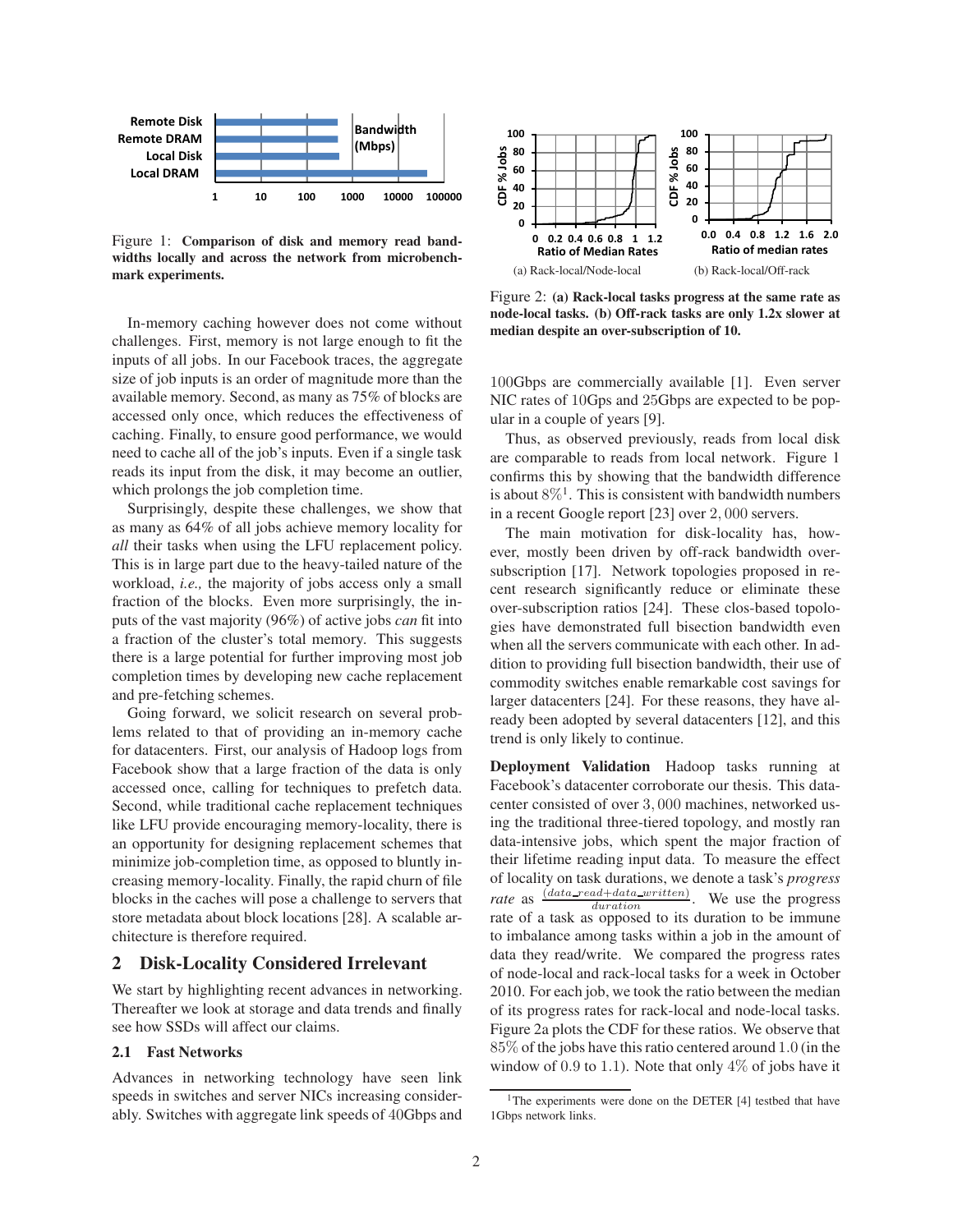less than <sup>0</sup>.<sup>7</sup> (rack-local tasks being appreciably slower), essentially indicating that vying for node-locality does not buy much over rack-locality. This is explained by the above observation that disk read bandwidths are comparable to rack-local bandwidths.

What if we can stripe data from multiple disks at a time? This is a reasonable way to increase disk read throughputs as they have plateaued stand-alone. However, to compare with imminent network speeds of 10 and 25Gbps, we will need to connect up to 50 disks per server. In addition to raising scalability questions of the central disk controller, this is also practically challenging given the physical space constaints in a rack.

#### 2.2 Storage Crunch

A long standing assumption in data-intensive computing has been that read durations dominate the lifetime of tasks. For such I/O-intensive tasks, naturally, speedingup reads has significant impact on reducing task completion times. However, a recent phenomenon in datacenters challenge this. Under pressure to cope with the ever-growing volumes of data, datacenters have resorted to compression and de-replication of data. We first describe the reasons behind this storage crunch before proceeding to explain why shooting for data-locality is an unattractive option in this scenario.

Efficacy of data mining algorithms for online recommendation services (e.g., context-based advertisements), which form the main source of revenue for modern Internet services, improves with increase in the quantity of data. This has placed the storage infrastructure under strain (e.g., at Facebook [13] and Microsoft). While servers are stacked with multiple disks (typically, 2TB each up to a total of 12TB), they are limited by practical aspects like the physical space available on the rack. There is also a limit to the number of servers that can be deployed in a datacenter. Increasing them beyond a point has non-linear costs, i.e., migrating to a new datacenter with additional costs.

Compression Facebook datacenters use a number of techniques to deal with the storage crunch. Data is stored compressed. Since the primary driver of datacenter jobs are large text data blobs of structured data (e.g., web crawls) [3], they can be highly compressed. Tasks now read compressed data and decompress it before processing. High compression ratios mean significantly less data to read thereby obviating the need for disk-locality.

Hadoop task durations from Facebook, where data is compressed with gzip, support this observation. Figure 2b captures the median progress ratio between tasks executing rack-locally to off-rack. We expected off-rack tasks to be significantly slower as the network was oversubscribed by ten. On the contrary, running a task offrack turns out to be only 1.2x and 1.4x slower compared to rack-local execution, at median and  $95<sup>th</sup>$  percentile. We consider this to be a direct effect of compression.

De-replication Aged data has lower number of replicas (as low as one copy) compared to other data. With just one copy, even under moderate cluster utilization, the probability of finding a disk-local slot is nearly negligible, making it an unattractive target to vie for. Analysis of Hadoop jobs from Facebook underscores the difficulty in attaining disk-locality: overall, only 34% of tasks run on the same node that has the input data.

Therefore, we conclude that techniques to deal with the storage crunch, in addition to network speeds improving vis-a-vis disk bandwidths, make data-locality irrelevant in datacenter computing.

### 2.3 Why SSDs will not help

Solid state devices (SSDs) address the traditional problem of poor bandwidths of disks under random read workloads. They provide higher bandwidths and lower latency compared to disks even under random reads [5].

Despite the performance advantages of SSDs, they have not found as much traction. Recent studies show that SSDs are unlikely to be deployed as the primary medium to store the ever-growing large volumes of data in the near future [16]. The cost-per-byte of these devices have to reduce by up to three orders of magnitude for consideration. While the cost of SSDs is reducing over time (50% every year [9]), an improvement of several orders of magnitude is not predicted [8]. The deployment scenario envisioned for SSDs is to be operating in conjunction with disks [5, 7] where relatively small-capacity SSDs are used as an intermediate tier between memory and disks. Also, as we described in Section 2.2, the evergrowing demand for storage space presents further barriers to wholesale migration from disks to SSDs.

In summary, we believe that future datacenters will continue to have disks as their primary storage medium. With network speeds equalling or surpassing disk bandwidths, disk reads will be the bottleneck for tasks. A perhaps bigger implication is that the irrelevance of disklocality again re-opens the opportunity to architect clusters, in which storage is not co-located with compute nodes [19]. Indeed, many of the earlier HPC clusters had dedicated storage servers through Storage Area Networks (SANs) and parallel file systems. Furthermore, even though disk-locality may not matter, replication schemes, such as Scarlett [18], might still provide an advantage in the cases of hot spots, as requests are load balanced to several machines.

## 3 Memory Locality

Based on the arguments in Section 2, we believe that focus should shift from disk-locality to *memory-locality*. As shown in Figure 1 and reported in Google's dat-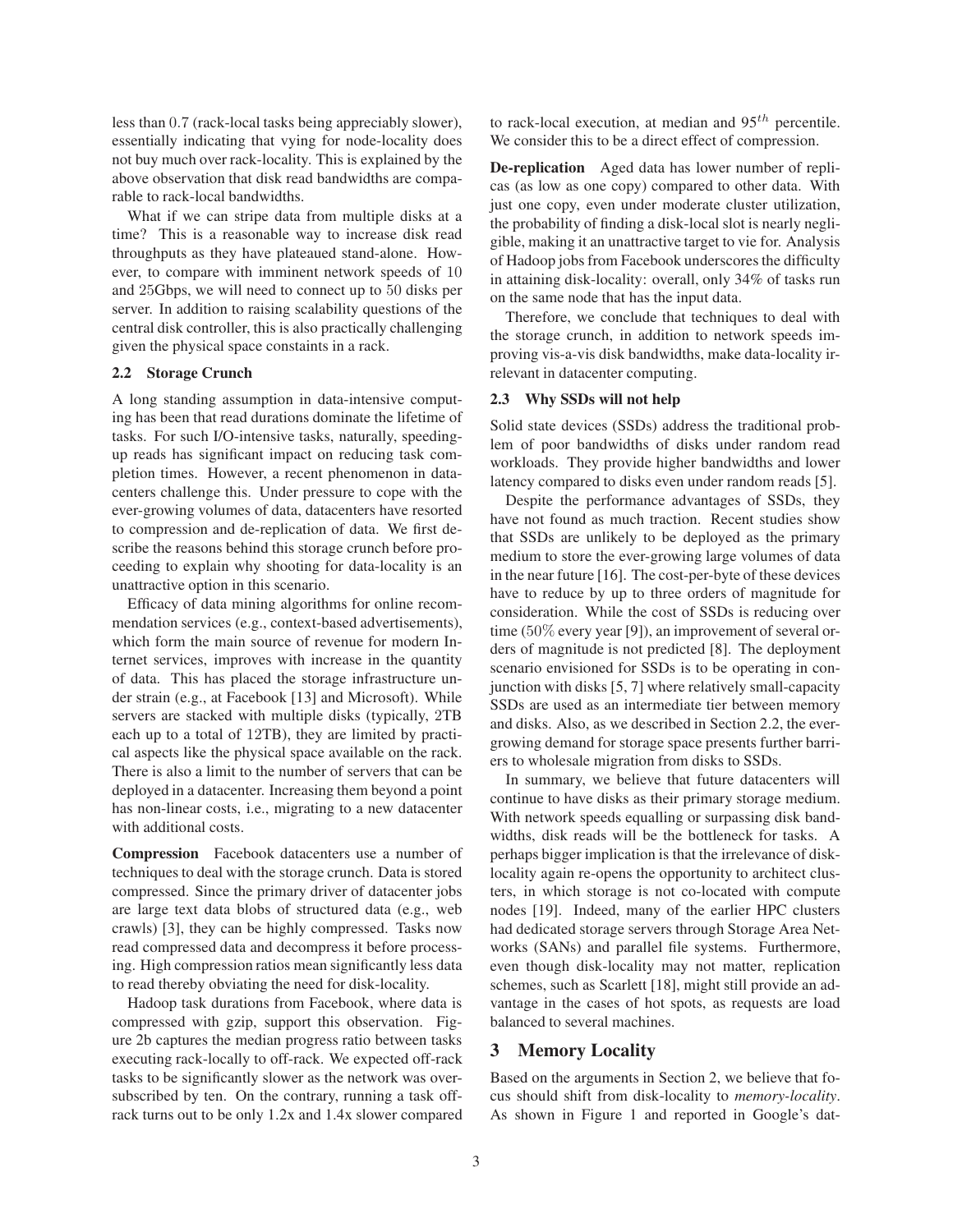

Figure 3: (a) Distribution of input sizes of jobs (truncated to 20TB). (b) Comparison of memory-locality between aggregated and distributed cache for different memory sizes. Despite cache hit ratios of only 52%, the heavy-tailed distribution of job input sizes leads to 64% of jobs having all tasks memory-local.

acenters [23], reading from memory is two orders of magnitude faster than reading from disk/network. Despite the reverse deficit of an equal two orders of magnitude between the storage capacities of memory and disk, we believe memory-locality is likely to provide significant gains based on the following workload observation. In the Hadoop workload from Facebook, 96% of active jobs<sup>2</sup> respectively can have their entire data simultaneously fit in memory (assuming 32GB memory per server). This turns out to be due to the heavy-tailed nature of the workload, i.e., the majority of jobs access only a small fraction of the blocks (Figure 3a). Thus, very few active jobs could not fit their task data in memory.

We begin with the following strawman for memorylocality: cache each accessed block in memory (if not already present), and make way for newer blocks when out of space by evicting some of the current blocks, which are selected by the cache eviction policy. Tasks are executed memory-locally if their data is cached in memory and the corresponding machine has free computation slots. Through a trace-driven simulation of this scheme using the Hadoop logs, we highlight the challenges in achieving memory-locality. Our figure of merit is the fraction of tasks that achieve memory-locality, i.e., access their data from the memory cache, towards the goal of minimizing job completion times.

We first estimate the upper-bound for achievable memory-locality. Distribution of access counts show that 75% of the blocks get accessed only once. These singleaccessed blocks, in turn, are used by 42% of the tasks. Since we cache a block in memory only after its first access, the maximum memory-locality achievable is 58%.

For our evaluation, we assume a distributed memory model where each machine maintains its own memory cache, and sixteen computation slots per machine. Figure 3b shows that, with an LFU replacement of cache blocks, 52% of tasks get memory-locality (90% of the upper-bound of 58%). The figure also compares the LRU and LFU cache replacement schemes. We see that LFU replacement is consistently better than LRU by over 15% in providing memory-locality. This is explained by big skew in access counts where 75% of the blocks are accessed only once. A block with a low access count is more unlikely to be accessed again as opposed to the oldest accessed block. As a side note, Figure 3b also includes results for a common pool model, in which all the memory is considered to be in a single machine with aggregated slots. This model barely improves upon the more realistic distributed model, indicating that the load is spread out over blocks and machines.

Finally, we proceed to see how memory-locality affects job completion times. We conservatively assume that jobs are sped-up only when all their tasks read data from memory. This is because memory-locality for only some of the tasks in the job could result in the rest becoming outliers, holding up overall completion [14]. Our evaluation shows  $64\%$  of jobs have all their tasks memory-local. This measure is conservative, but shows at the very least that those jobs would experience a reduction in job completion time. While we believe this to be an encouraging early result, there is also a large potential for further improvement, by developing new cache replacement and pre-fetching schemes.

We conclude with the following three challenges:

1. Cache Eviction Current eviction schemes are designed to improve the cache-hit ratio. But as earlier mentioned, an improvement in a job's hit ratio might not improve its completion time. We thus solicit eviction schemes that focus on reducing job completion times. Our present evaluation with the LFU replacement scheme improves 64% of the jobs out of the potential 96%. Hence, there is room for designing cache replacement schemes more tailored to the datacenter setting. Towards our goal of reducing completion times, replacement schemes should aim to increase the number of "whole" files that are present in cache.

2. Pre-fetching Blocks Tasks that access singlyaccessed blocks cannot obtain memory-locality. These  $42\%$  of the tasks are distributed across  $11\%$  of the jobs. Speeding up these jobs requires an "out-of-band" mechanism that predictively pre-fetches such blocks in to memory. One option could be to load recently created data, like the output of jobs, in to memory. For jobs with multiple *waves*, we can use the first wave as a cue to load all the other input blocks to memory.

3. Scalable Cache Management File system masters that store metadata about blocks already operate under pressure [28]. An in-memory cache is expected to have

<sup>&</sup>lt;sup>2</sup>By active jobs we mean jobs that have at least one task running.